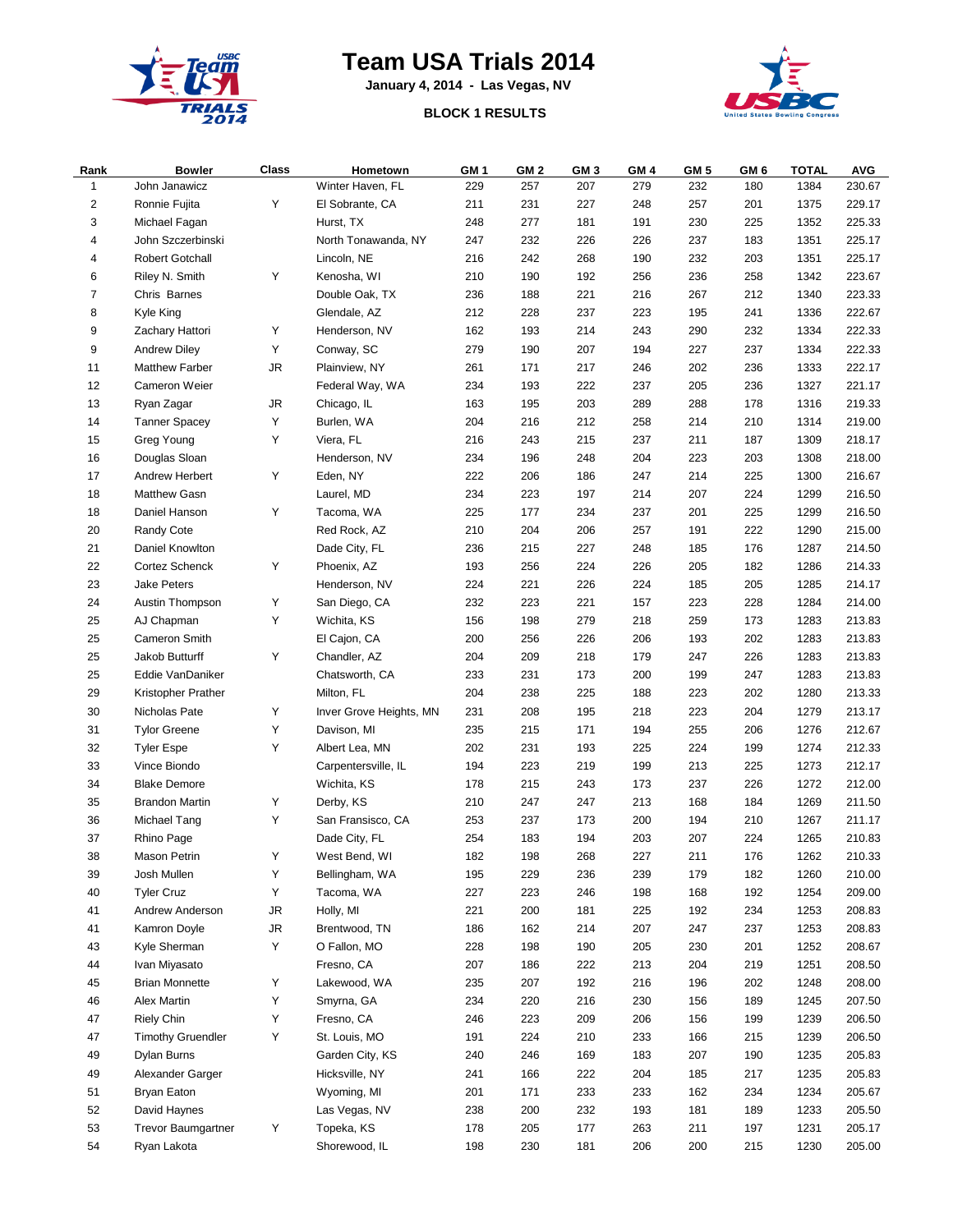| Rank | <b>Bowler</b>            | Class | Hometown            | GM <sub>1</sub> | GM <sub>2</sub> | GM <sub>3</sub> | GM 4 | GM 5 | GM <sub>6</sub> | <b>TOTAL</b> | <b>AVG</b> |
|------|--------------------------|-------|---------------------|-----------------|-----------------|-----------------|------|------|-----------------|--------------|------------|
| 55   | Justin Miller            | Υ     | Pulaski, TN         | 188             | 174             | 191             | 244  | 205  | 226             | 1228         | 204.67     |
| 56   | <b>Kyle Duster</b>       | Υ     | La Habra, CA        | 230             | 189             | 216             | 163  | 211  | 217             | 1226         | 204.33     |
| 57   | Ben Hardin               | Υ     | Tampa, FL           | 254             | 211             | 222             | 180  | 198  | 160             | 1225         | 204.17     |
| 57   | Darryl Carreon           |       | Woodbridge, VA      | 219             | 208             | 177             | 207  | 201  | 213             | 1225         | 204.17     |
| 59   | Zachary Rhoades          | Y     | Lafayette, IN       | 182             | 247             | 145             | 222  | 213  | 214             | 1223         | 203.83     |
| 60   | <b>Curtis Crotty</b>     |       | Mundelein, IL       | 203             | 209             | 170             | 203  | 203  | 234             | 1222         | 203.67     |
| 61   | Devin Bidwell            |       | Wichita, KS         | 166             | 201             | 229             | 191  | 238  | 193             | 1218         | 203.00     |
| 62   | Marshall Kent            |       | Yakima, WA          | 213             | 210             | 211             | 217  | 212  | 154             | 1217         | 202.83     |
| 62   | Kristopher George        |       | Las Vegas, NV       | 234             | 211             | 160             | 191  | 221  | 200             | 1217         | 202.83     |
| 64   | Daniel Kimmer            | Υ     | Monticello, MN      | 200             | 169             | 190             | 173  | 245  | 232             | 1209         | 201.50     |
| 65   | Michael Martell          | Υ     | Brooklyn, NY        | 175             | 233             | 213             | 181  | 194  | 211             | 1207         | 201.17     |
| 65   | Dallas Leong             | Υ     | Las Vegas, NV       | 242             | 180             | 185             | 189  | 197  | 214             | 1207         | 201.17     |
| 67   | <b>Anthony Pepe</b>      |       | Jackson Heights, NY | 201             | 251             | 144             | 226  | 204  | 179             | 1205         | 200.83     |
| 67   | Michael Eaton            |       | Mason, OH           | 198             | 209             | 185             | 202  | 192  | 219             | 1205         | 200.83     |
| 69   | Perry Crowell            |       | Hoquiam, WA         | 201             | 184             | 179             | 232  | 205  | 203             | 1204         | 200.67     |
| 70   | <b>Tyger Miller</b>      | Υ     | Klamath Falls, OR   | 258             | 190             | 201             | 170  | 187  | 195             | 1201         | 200.17     |
| 71   | Aaron Yuratovich         | Υ     | Olathe, KS          | 245             | 188             | 214             | 167  | 193  | 192             | 1199         | 199.83     |
| 72   | Steve Lemke              |       | Nacogdoches, TX     | 207             | 221             | 182             | 176  | 210  | 201             | 1197         | 199.50     |
| 73   | Livio Bolzon             | Υ     | Chicago, IL         | 265             | 178             | 163             | 187  | 206  | 196             | 1195         | 199.17     |
| 74   | Jessy Bauer              | Υ     | Junction City, KS   | 202             | 205             | 200             | 165  | 222  | 199             | 1193         | 198.83     |
| 75   | Darren Tang              | Υ     | San Francisco, CA   | 206             | 182             | 190             | 214  | 213  | 187             | 1192         | 198.67     |
| 76   | Nicholas Pollak          | Υ     | Las Vegas, NV       | 190             | 225             | 191             | 234  | 178  | 173             | 1191         | 198.50     |
| 77   | Christopher Via          |       | South Euclid, OH    | 223             | 236             | 169             | 264  | 161  | 137             | 1190         | 198.33     |
| 78   | Deeronn Booker           |       | Anaheim, CA         | 183             | 244             | 177             | 180  | 223  | 181             | 1188         | 198.00     |
| 79   | Nicholas Duplan          | Υ     | Citrus Heights, CA  | 192             | 161             | 224             | 199  | 223  | 188             | 1187         | 197.83     |
| 79   | Joseph Hostetler         |       | Louisville, OH      | 165             | 179             | 181             | 244  | 202  | 216             | 1187         | 197.83     |
| 81   | Kevin Valmonte           |       | Pomona, CA          | 188             | 223             | 182             | 203  | 173  | 217             | 1186         | 197.67     |
| 81   | Casey Shephard           | Υ     | Portage, MI         | 170             | 209             | 193             | 203  | 190  | 221             | 1186         | 197.67     |
| 83   | Josh Blanchard           |       | Gilbert, AZ         | 227             | 155             | 198             | 200  | 209  | 196             | 1185         | 197.50     |
| 84   | Sam Cantrell             | Υ     | Citrus Heights, CA  | 166             | 206             | 206             | 215  | 179  | 212             | 1184         | 197.33     |
| 85   | Nathan Walker            |       | San Diego, CA       | 176             | 209             | 203             | 203  | 190  | 202             | 1183         | 197.17     |
| 86   | Kevin Jones              |       | Covina, CA          | 213             | 222             | 194             | 232  | 153  | 165             | 1179         | 196.50     |
| 86   | Brandon Biondo           | Υ     | Carpentersville, IL | 179             | 192             | 213             | 157  | 214  | 224             | 1179         | 196.50     |
| 88   | Joseph Grondin           | Y     | San Pedro, CA       | 216             | 189             | 194             | 183  | 217  | 179             | 1178         | 196.33     |
| 88   | <b>Matt Demoss</b>       |       | Marseilles, IL      | 206             | 191             | 171             | 203  | 220  | 187             | 1178         | 196.33     |
| 90   | Michael Coffey           | Υ     | Melbourne, FL       | 167             | 174             | 191             | 201  | 248  | 195             | 1176         | 196.00     |
| 91   | Michael Preston          | Υ     | Oswego, IL          | 204             | 202             | 169             | 177  | 216  | 205             | 1173         | 195.50     |
| 92   | Nicholas Scott           | Y     | Mooresville, NC     | 159             | 207             | 209             | 215  | 225  | 157             | 1172         | 195.33     |
| 93   | Jack Castellano          |       | Centereach, NY      | 225             | 177             | 175             | 180  | 215  | 198             | 1170         | 195.00     |
| 93   | Roger Petrin             |       | Bel Aire, KS        | 163             | 165             | 185             | 214  | 188  | 255             | 1170         | 195.00     |
| 95   | Andrew Heritage          | Υ     | Beaverton, OR       | 154             | 159             | 235             | 214  | 192  | 215             | 1169         | 194.83     |
| 96   | Miguel Garcia            |       | Norwalk, CA         | 195             | 193             | 204             | 216  | 201  | 159             | 1168         | 194.67     |
| 97   | Derek Petty              |       | Potomac Falls, VA   | 185             | 180             | 184             | 215  | 215  | 187             | 1166         | 194.33     |
| 97   | <b>Connor Staggs</b>     | Υ     | Palmer, AK          | 176             | 201             | 163             | 223  | 212  | 191             | 1166         | 194.33     |
| 97   | <b>Russ Oviatt</b>       | Υ     | Sioux Falls, SD     | 190             | 246             | 188             | 161  | 175  | 206             | 1166         | 194.33     |
| 100  | Dylan Macon              |       | Ennis, TX           | 185             | 178             | 181             | 180  | 214  | 227             | 1165         | 194.17     |
| 101  | Sean Sadat               |       | Houston, TX         | 187             | 128             | 213             | 197  | 226  | 212             | 1163         | 193.83     |
| 102  | Luke Walker              |       | Dumont, CO          | 185             | 201             | 200             | 216  | 202  | 158             | 1162         | 193.67     |
| 103  | Armando Godoy            |       | Stockton, CA        | 208             | 230             | 184             | 203  | 184  | 152             | 1161         | 193.50     |
| 103  | <b>Matthew Gallagher</b> | Y     | Santa Clara, CA     | 221             | 203             | 204             | 160  | 220  | 153             | 1161         | 193.50     |
| 103  | AJ Johnson               |       | Oswego, IL          | 182             | 193             | 203             | 226  | 174  | 183             | 1161         | 193.50     |
| 106  | <b>Briley Haugh</b>      | Υ     | Faribault, MN       | 195             | 187             | 179             | 222  | 215  | 161             | 1159         | 193.17     |
| 107  | <b>Taylor Koerner</b>    | Υ     | Faribault, MN       | 169             | 238             | 174             | 188  | 202  | 186             | 1157         | 192.83     |
| 108  | Andrew Graff             |       | Las Vegas, NV       | 158             | 178             | 245             | 212  | 185  | 178             | 1156         | 192.67     |
| 109  | Max Potash               |       | Arlington Hts, IL   | 145             | 195             | 229             | 201  | 222  | 163             | 1155         | 192.50     |
| 110  | Daniel Cobine            | Y     | Rio Rancho, NM      | 245             | 199             | 166             | 183  | 169  | 188             | 1150         | 191.67     |
| 111  | Miguel Lopez             |       | Wichita, KS         | 180             | 217             | 212             | 175  | 194  | 171             | 1149         | 191.50     |
| 112  | Oscar Chan               | Y     | Diamond Bar, CA     | 127             | 211             | 194             | 223  | 218  | 175             | 1148         | 191.33     |
| 113  | <b>William Grant</b>     |       | Rio Rancho, NM      | 201             | 188             | 177             | 142  | 203  | 236             | 1147         | 191.17     |
| 114  | Colin Champion           |       | Clearwater, FL      | 192             | 204             | 158             | 211  | 205  | 176             | 1146         | 191.00     |
|      |                          |       |                     |                 |                 |                 |      |      |                 |              |            |